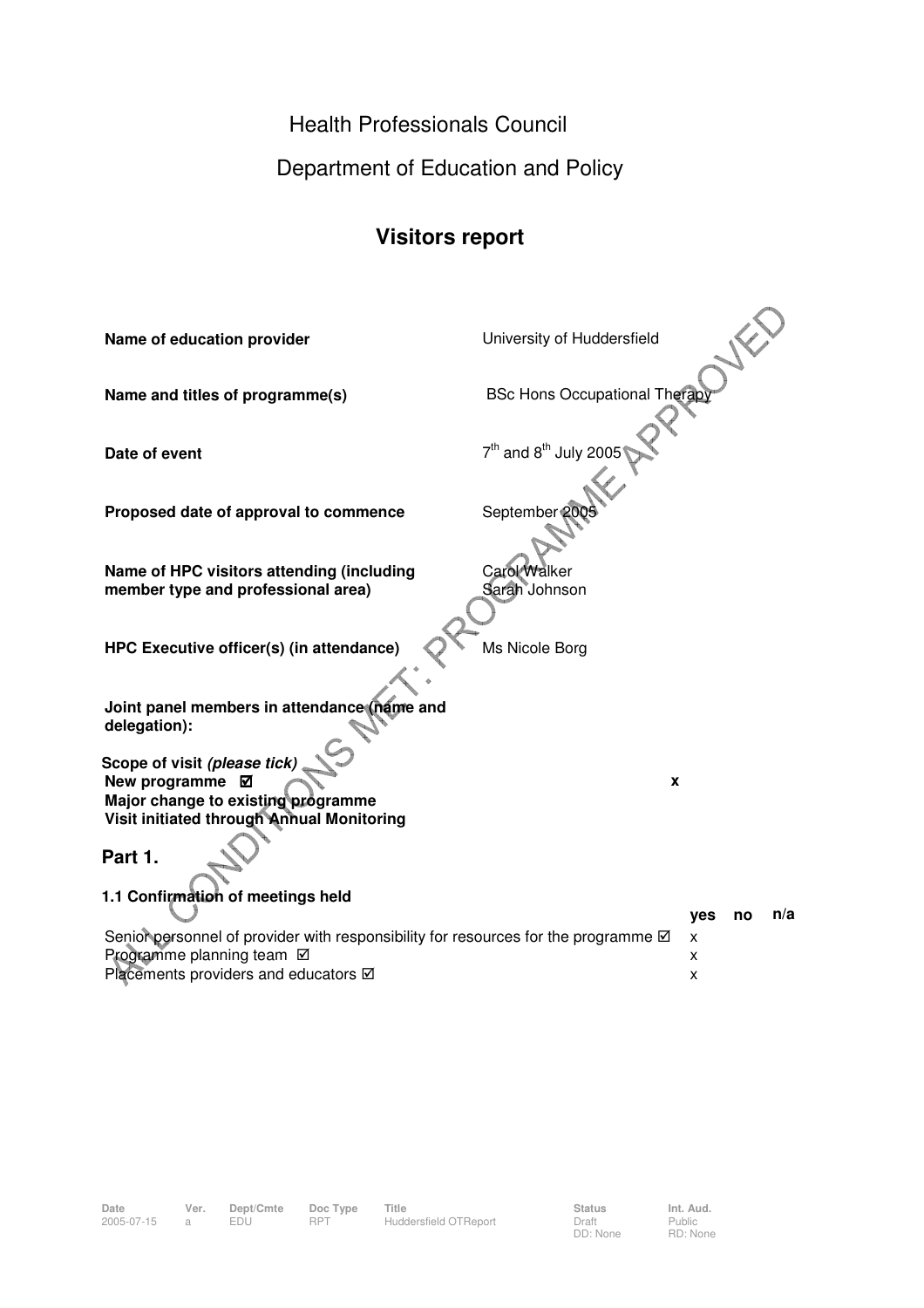#### **1.2 Confirmation of facilities inspected Yes No**  Library learning centre **x**  IT facilities **x**  Specialist teaching accommodation **x x**

**1.3 Confirmation that particular requirements/specific instructions (if any) of the Education and Training Committee that have been explored e.g. specific aspects arising from annual monitoring reports.**  L

| Requirement (please insert detail) | yes | No n/a             |
|------------------------------------|-----|--------------------|
| 1.                                 |     | x                  |
| 2.                                 |     | X                  |
|                                    |     | $\pmb{\mathsf{x}}$ |
|                                    |     |                    |
|                                    |     |                    |
|                                    |     |                    |
|                                    |     |                    |
|                                    |     |                    |
|                                    |     |                    |
|                                    |     |                    |
|                                    |     |                    |
|                                    |     |                    |
|                                    |     |                    |
|                                    |     |                    |
|                                    |     |                    |
|                                    |     |                    |
|                                    |     |                    |
|                                    |     |                    |
|                                    |     |                    |
|                                    |     |                    |
|                                    |     |                    |
|                                    |     |                    |
|                                    |     |                    |
|                                    |     |                    |
|                                    |     |                    |
|                                    |     |                    |
|                                    |     |                    |
|                                    |     |                    |
| LY CONDITIONS MET. PROGRAMME APPL  |     |                    |
|                                    |     |                    |

**Date Ver. Dept/Cmte Doc Type Title Status Int. Aud. Date Der. Dept/Cmte Doc Type Title Contained Batter Status**<br>2005-07-15 a EDU RPT Huddersfield OTReport Draft

Public RD: None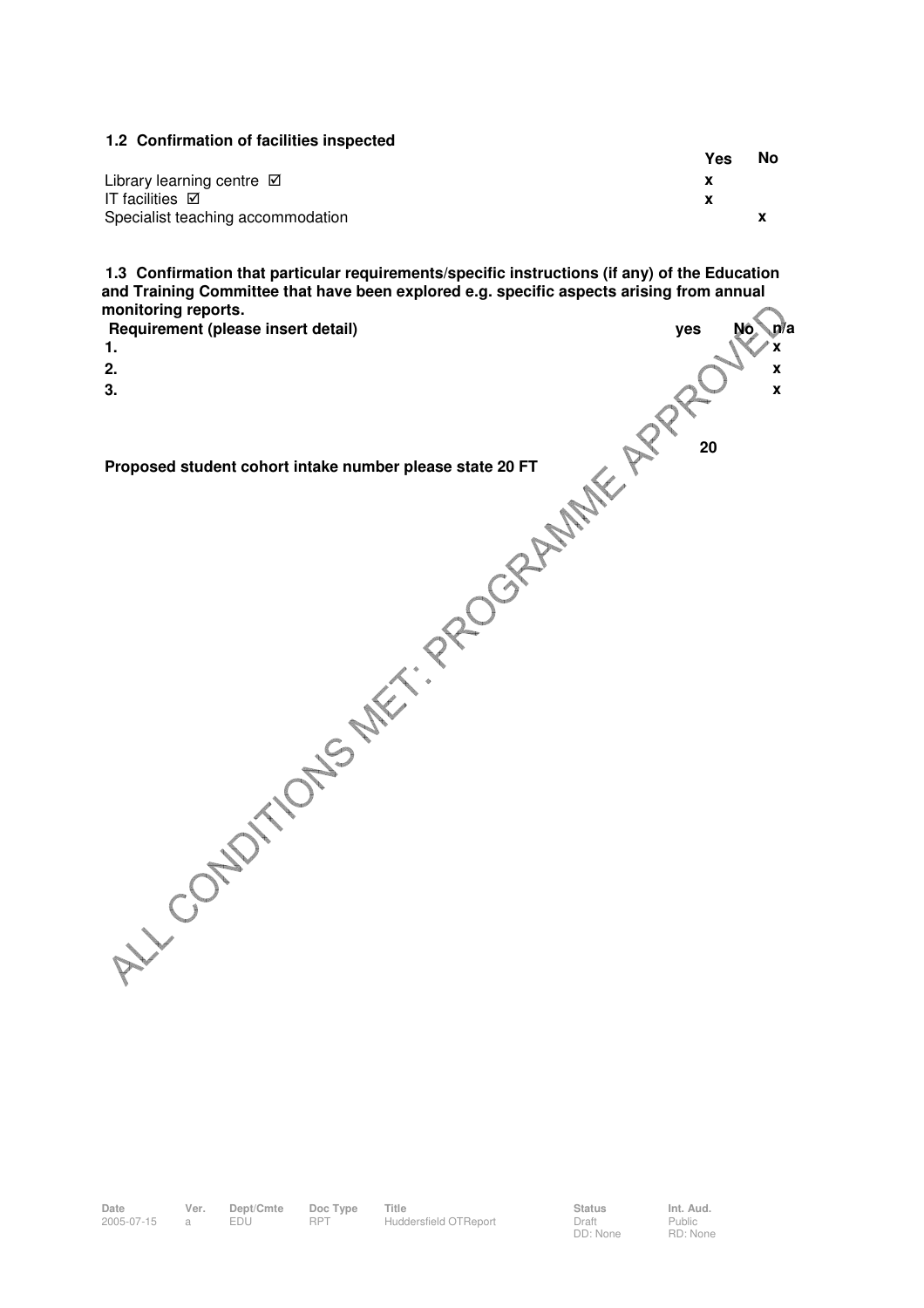The following summarises the key outcomes of the approvals event and provides reasons for the decision.

## **CONDITIONS**

### **SET 3. Programme management and resource standards**

3.4 There must be an adequate number of appropriately qualified and experienced staff in place deliver an effective programme.

**Condition: To give a formal undertaking to forward the CVs of staff to be employed as student numbers increase to the HPC as part of the annual monitoring.** 

**Reason: To document the commitment to ensure adequate and appropriately qualified staffing in line with increasing student numbers.** 

3.5 Subject areas must be taught by staff with relevant specialist expertise and knowledge.

**Condition: To confirm how the teaching quality of visiting lecturing staff will be assured and to confirm the names of the people who will deliver the Level 1 modules. Their CVs to be included in the documentation.** 

**Reason: The CVs have not been included in the documentation.** 

#### **Curriculum Standards**

4.2 The programme must reflect the philosophy, values, skills and knowledge base as articulated in the curriculum guidance for the profession

**Condition: The documentation must clearly specify the policy and procedures for monitoring professional suitability** 

**Reason: This is not fully addressed in the documentation** 

4.3 Integration of theory and practice must be central to the curriculum to enable safe and effective practice.

**Condition: Explain how theory and practice are to be integrated within the programme and how practice experience will be utilised.** 

**Reason: This had not been fully addressed in the documentation.** 

4.7 Where there is inter-professional learning the profession specific skills and knowledge of each professional group must be adequately addressed.

**Condition: Further detail is required on IPE element within the programme** 

**Reason: To identify the current and future arrangements within the school**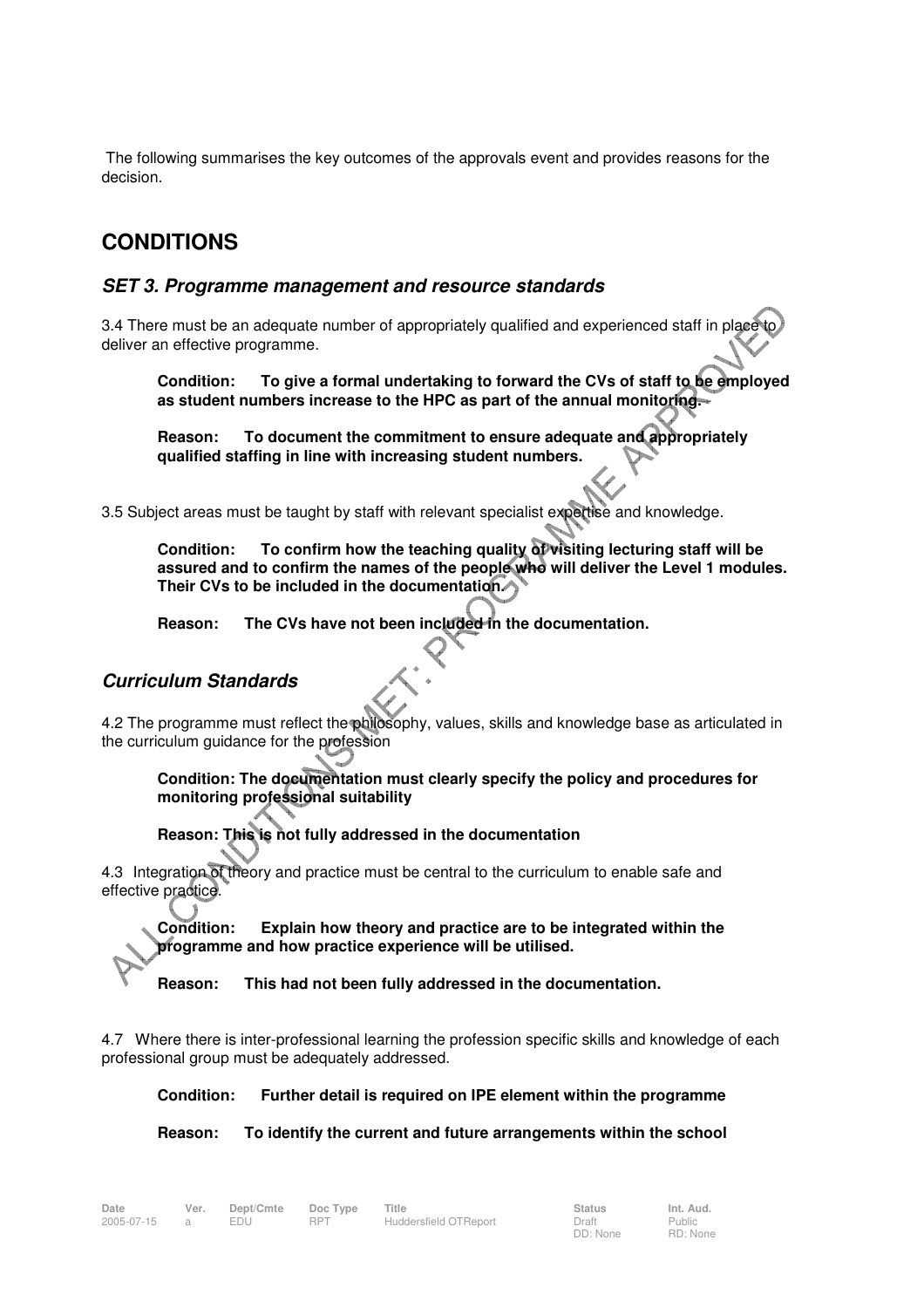#### **SET 5. Practice placements standards**

5.6 The education provider must maintain a thorough and effective system for approving and monitoring all placements.

**Condition: Make explicit the systems in place for auditing and monitoring placements as per discussion with the senior team.** 

**Reason: To ensure the quality of placement experience.** 

#### **Deadline for Conditions to be met: 15 August 2005 To be submitted to Approvals Committee on:**

**NOTE:** Documentation to be amended throughout to read: this programme leads to eligibility to apply for HPC registration.<br> **Recommendations** apply for HPC registration.

## **Recommendations**

4.7 Where there is inter-professional learning the profession specific skills and knowledge of each professional group must be adequately addressed.

**Recommendation: Attention should be paid to the management of a small group of Occupational Therapy students with in the IPE modules.** 

6.7.1 Assessment regulations must clearly specify requirements for

6.7.1 student progression and achievement within the programme

**Recommendation: Further attention should be paid to the progression between foundation, intermediate and honours level practice placement.** 

# **Commendations**

**Commendations** 

- **The WYCOTE collaboration is interesting and innovative and all academic and practice staff are to be commended on the open and helpful collaboration that has resulted in the development of this programme**
- **The programme planning team, managers and placement education are all to be commended for their enthusiasm**
- **The programme clearly looks at addressing local needs**
- **The focus on 'Occupation' as core to the curriculum**
- **The quality of the documentation submitted was of a high level**

The nature and quality of instruction and facilities meets the Standards of Education and Training.

| Date         | Ver. | Dept/Cmte | Doc Type   | Title                 | <b>Status</b> | Int. Aud. |
|--------------|------|-----------|------------|-----------------------|---------------|-----------|
| 2005-07-15 a |      | EDU       | <b>RPT</b> | Huddersfield OTReport | Draft         | Public    |